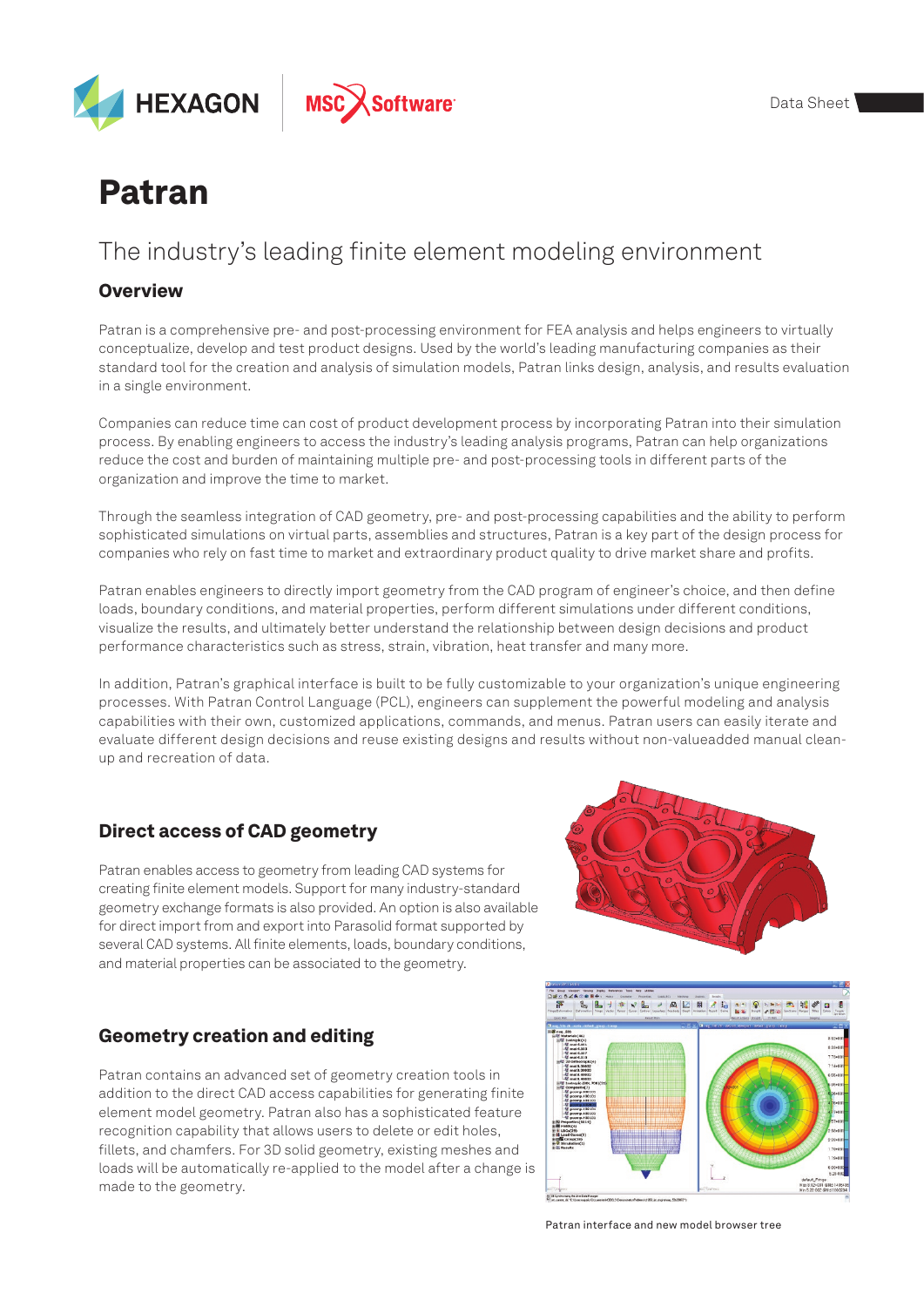

Geometry access from leading CAD systems  $\qquad \qquad \qquad$  Quick modeling with advanced mesh technology

### Support for multiple FEA solvers

Patran also supports the other solvers developed by MSC (Marc, Dytran, and Sinda) and third-party solvers like Abaqus, Ansys, LS-Dyna and Pamcrash, enabling you to stay in a single graphical user environment even if you have to use multiple solvers for various analyses.

#### 64-bit support for performance

With the native port to 64-bit Windows and Linux,Patran can access all the available memory on the systems allowing the users to work with larger models, improving their productivity.

#### Graphical user interface

Patran's graphical user interface is a forms-based, mousedriven menu system for the operation of all tasks. It is designed to be easy to learn and use.

#### Model browser tree

The Model Browser Tree allows the user to quickly see what is in the current model in a user-friendly tree structure. Not only can model entities be viewed from the tree structure, the tree also allows you to create, copy, paste, modify, or delete those entities. The ease in visualizing, accessing, and manipulating model entities through the Model Browser Tree reduces learning times and increases your productivity.



### Interactive help on-line

Patran's "Help" system provides a "context-sensitive" hypertext mechanism enabling the user to quickly navigate through the entire on-line document to find information on topics of interest.

#### **Capabilities**

- Intuitive graphical interface with direct access of CAD geometry with automatic/interactive feature recognition.
- Integration with MSC Software and third-party solvers
- Robust automatic surface and solid mesh generation with advanced surface mesh-on-mesh capability.
- Connectors and bolts with pre-loads
- Full 3D general contact available for nonlinear analyses.
- Support for Nastran's Design Optimization and Topology Optimization.
- Support for Nastran's Superelements
- Support for Marc's Coupled Analyses
- Comprehensive results post-processing.
- Results standardization through results templates.
- Customization through Patran Command Language (PCL).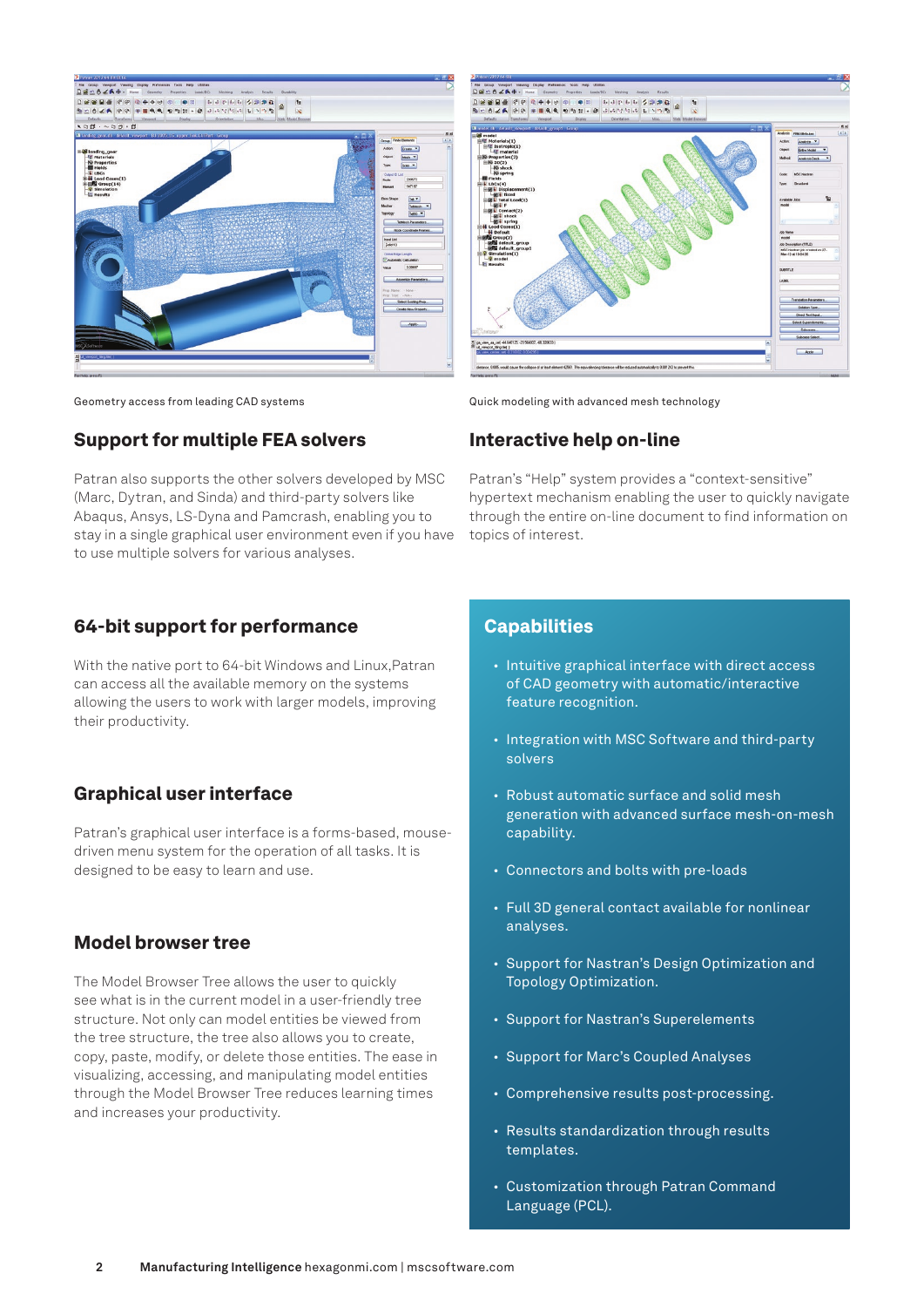### Finite element modeling

Patran's finite element modeling system permits the user to directly access model geometry and to quickly develop finite element meshes. Easily create and modify your finite element mesh using automated mesh generators and MSC Software's technology such as the Mid-Plane and Advanced Surface Meshers.

### Loads and boundary conditions

Patran provides a complete set of loads and boundary conditions such as structural and thermal. Functional variations can be evaluated with mathematical factors or other analysis results. Loads and boundary conditions can be specified as total or incremental basis.

#### Materials and elements properties

Patran supports an array of material models such as isotropic, orthotropic, anisotropic, composite, thermal isotropic, thermal orthotropic and thermal anisotropic to perform a variety of analyses.

#### Results evaluation

Patran can quickly and clearly display analysis results in structural, thermal, fatigue, fluid, magnetic terms, or in relation to any other application where the resultant values are associated with their respective finite elements or nodes.

#### Visualization

Imaging encompasses the complete graphics capability found within the Patran product, including graphic shading and visual verification prior to analysis. Imaging features a number of options that take advantage of specialized hardware capabilities, including local view manipulation, local shading, multiple light sources, and transparency. You can also export images and movies in many standard formats to include in documents and web-based reporting.

#### Patran command language

PCL is the programming language at the heart of Patran. PCL is a high-level, block-structured language that provides many features found in traditional programming languages. It can be used to write application or sitespecific commands and menus, perform variational modeling, and to more completely integrate with commercial or in-house software programs.



Integrated post-processing environment for analysis results



Integration with MSC Nastran's powerful multidiscipline simulations

# **Benefits**

- Increase productivity of your design and development process
- Reduce development costs through increased use of simulation technologies
- Improve productivity and accuracy with multidiscipline analysis and optimization